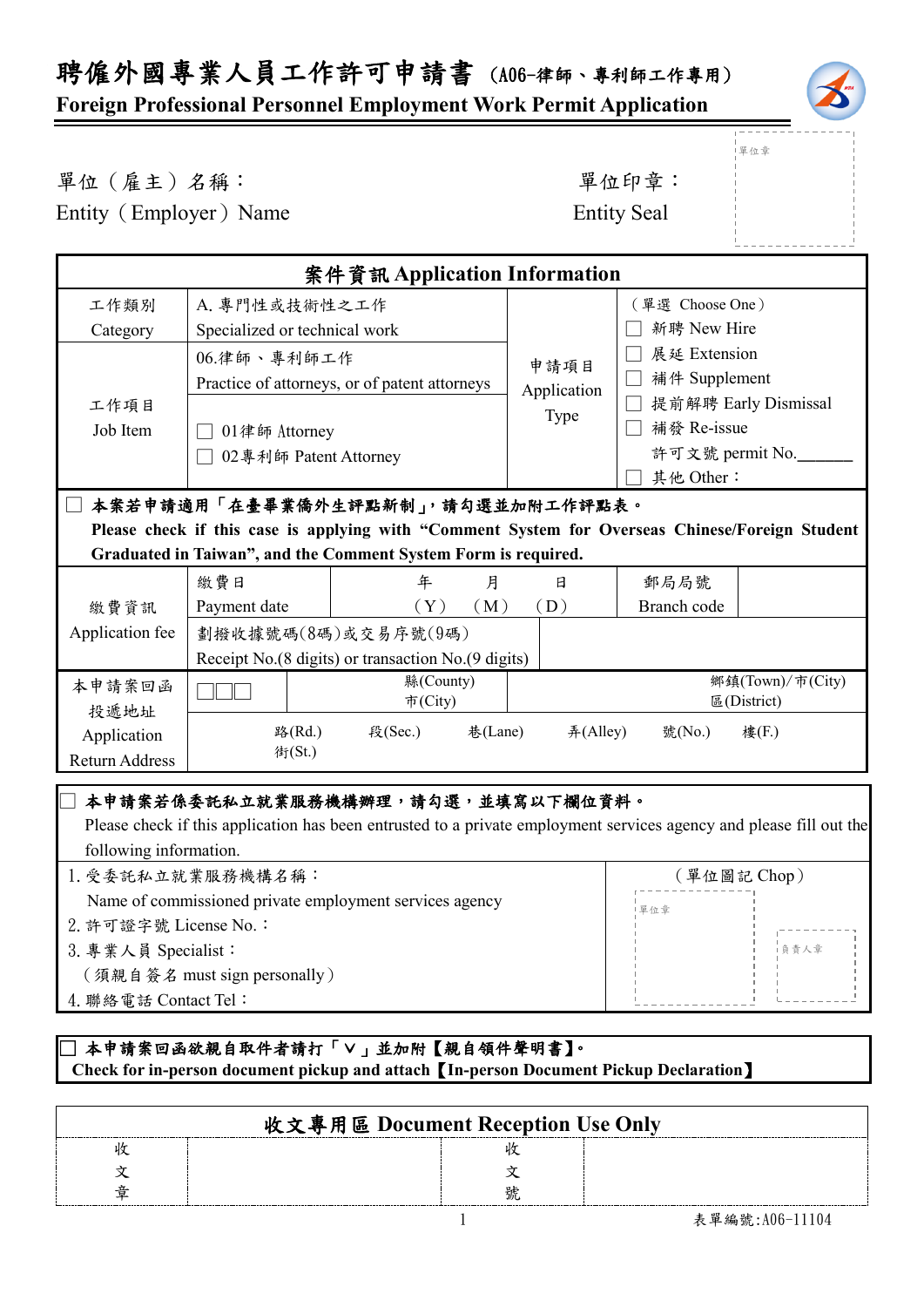聘僱外國專業人員工作許可申請書 (A06-律師、專利師工作專用)

**Foreign Professional Personnel Employment Work Permit Application**

| 雇主資訊 Employer Information                            |                                                                                                                                                                                                                                                                                                                                                                                                                                                                                   |  |            |                                    |                                                                                                                       |
|------------------------------------------------------|-----------------------------------------------------------------------------------------------------------------------------------------------------------------------------------------------------------------------------------------------------------------------------------------------------------------------------------------------------------------------------------------------------------------------------------------------------------------------------------|--|------------|------------------------------------|-----------------------------------------------------------------------------------------------------------------------|
| 單位名稱                                                 |                                                                                                                                                                                                                                                                                                                                                                                                                                                                                   |  |            |                                    |                                                                                                                       |
| <b>Entity Name</b>                                   |                                                                                                                                                                                                                                                                                                                                                                                                                                                                                   |  |            |                                    |                                                                                                                       |
| 單位統一編號                                               |                                                                                                                                                                                                                                                                                                                                                                                                                                                                                   |  |            |                                    |                                                                                                                       |
| Entity Tax ID No.                                    |                                                                                                                                                                                                                                                                                                                                                                                                                                                                                   |  |            | 單位章及負責人章 Seals of Entity and Owner |                                                                                                                       |
| 負責人                                                  |                                                                                                                                                                                                                                                                                                                                                                                                                                                                                   |  |            |                                    |                                                                                                                       |
| Owner                                                |                                                                                                                                                                                                                                                                                                                                                                                                                                                                                   |  |            | 單位章                                |                                                                                                                       |
| 行業類別代碼                                               |                                                                                                                                                                                                                                                                                                                                                                                                                                                                                   |  |            |                                    |                                                                                                                       |
| <b>Industry Category Code</b>                        |                                                                                                                                                                                                                                                                                                                                                                                                                                                                                   |  |            |                                    | -<br>- 負責人章                                                                                                           |
| 勞保證號                                                 |                                                                                                                                                                                                                                                                                                                                                                                                                                                                                   |  |            |                                    |                                                                                                                       |
| Labor Insurance                                      |                                                                                                                                                                                                                                                                                                                                                                                                                                                                                   |  |            |                                    |                                                                                                                       |
| Certificate Number                                   |                                                                                                                                                                                                                                                                                                                                                                                                                                                                                   |  |            |                                    |                                                                                                                       |
| 雇主資格<br><b>Employer Qualification</b>                | 聘僱外國人擔任律師,雇主已具備中華民國律師或外國法事務律師之資格<br>H<br>To hire a foreign Attorney, the employer should be qualified with Attorney or Foreign<br>Legal Affairs Attorney recognized in the Republic of China.<br>聘僱外國人擔任專利師,雇主為經營辦理專利業務之事務所,並具備中華民國<br>專利師、中華民國律師或中華民國專利代理人之資格<br>To hire a foreign Patent Attorney, the employer should be a firm that operates and<br>handles patent business, and should qualified with Patent Attorney/Attorney or Patent<br>agents of the Republic of China. |  |            |                                    |                                                                                                                       |
|                                                      | 姓名                                                                                                                                                                                                                                                                                                                                                                                                                                                                                |  | 電話         |                                    | 傳真                                                                                                                    |
|                                                      | Name                                                                                                                                                                                                                                                                                                                                                                                                                                                                              |  | Tel        |                                    | Fax                                                                                                                   |
| 連絡人                                                  | 姓名                                                                                                                                                                                                                                                                                                                                                                                                                                                                                |  | 電話         |                                    | 傳真                                                                                                                    |
| Contact                                              | Name                                                                                                                                                                                                                                                                                                                                                                                                                                                                              |  | <b>Tel</b> |                                    | Fax                                                                                                                   |
|                                                      | Email:                                                                                                                                                                                                                                                                                                                                                                                                                                                                            |  |            |                                    |                                                                                                                       |
| 本案聘僱之具體理由並說明聘僱外國人之正面效益(展延案免填):<br>hiring extension): |                                                                                                                                                                                                                                                                                                                                                                                                                                                                                   |  |            |                                    | Specific reasons for this hiring case and explanation of the positive benefits of hiring foreigner (not necessary for |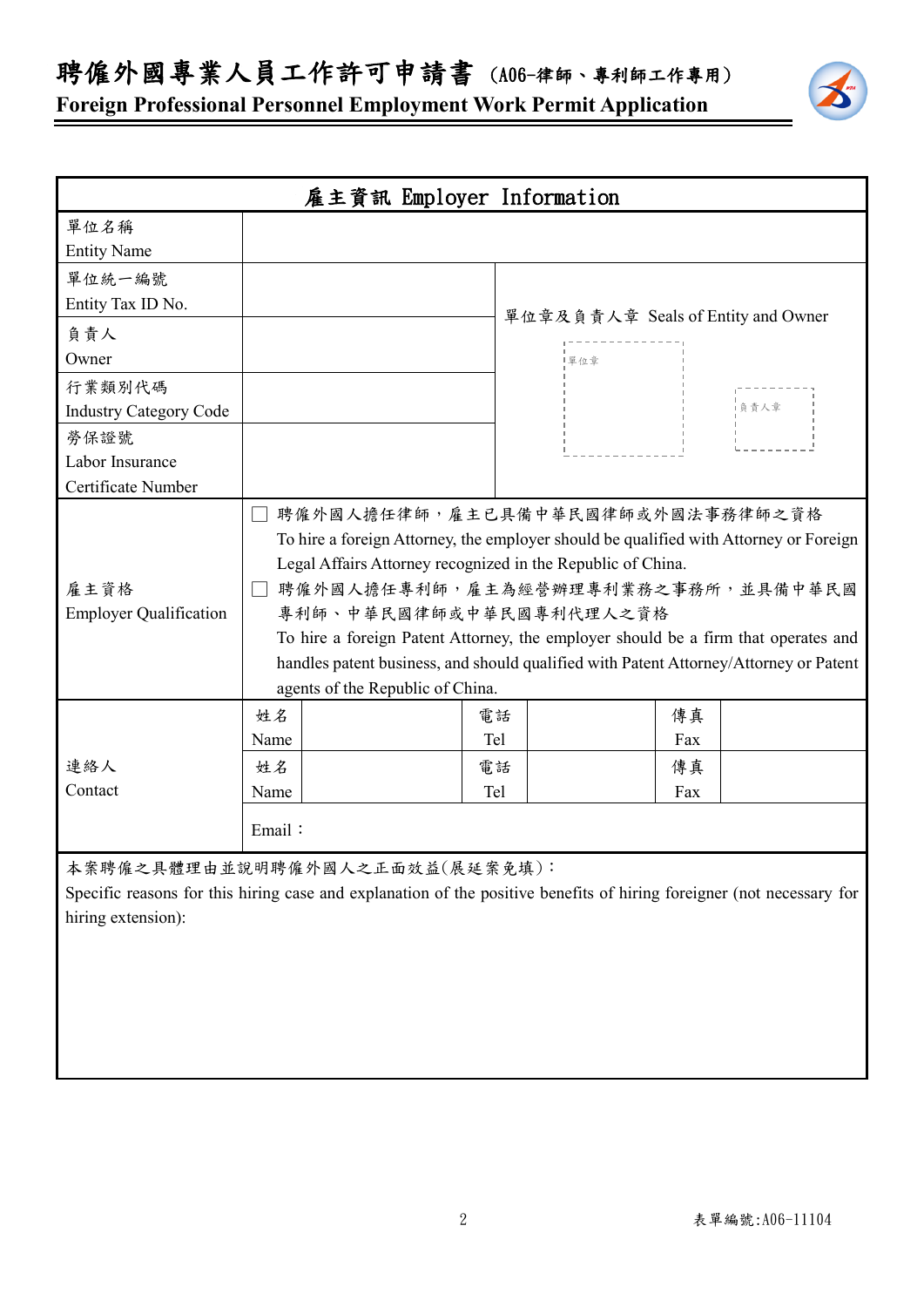**Employed Foreign Worker Name List**

Surname

單位(雇主)名稱: 第四章: 李位印章: 第一 Entity (Employer) Name Entity Seal

**No.1**

單位章

|                          | Surname       | 性別                                           |                  |                                                      | 國籍(或地區)                 |                         |
|--------------------------|---------------|----------------------------------------------|------------------|------------------------------------------------------|-------------------------|-------------------------|
| 英文姓名                     |               | Gender                                       |                  |                                                      | Nationality (or region) |                         |
| English Name             | Given name    | 出生日期 Birthday                                |                  | 西元 (A.D.)                                            | f(X)                    | $\boxplus$ (D)<br>月 (M) |
| 中文姓名<br>Chinese Name     |               | 最高學歷                                         |                  | 博士 Ph.D                                              | 碩士 MA                   |                         |
| 護照號碼<br>Passport No.     |               | Highest Level of<br>Education                |                  | 學士BA<br>專科 Vocational<br>高中(含)以下 High School or less |                         |                         |
| 行動電話號碼                   |               | 電子郵件信箱                                       |                  |                                                      |                         |                         |
| Mobile number            |               | E-mail                                       |                  |                                                      |                         |                         |
| 申請聘僱期間                   | <b>起 From</b> | 迄To                                          |                  |                                                      |                         |                         |
| <b>Employment Period</b> | # (Y)         | 月 (M)                                        | $\boxplus$ (D) ~ | 年 $(Y)$<br>月                                         | (M)<br>$\boxplus$ (D)   |                         |
| 職稱<br>Job Title          |               | 職業類別代碼<br><b>Occupation Category</b><br>Code |                  |                                                      | 每月薪資<br>Monthly Salary  | 新臺幣 NT\$                |
| 工作內容                     |               | 工作地址                                         |                  |                                                      |                         |                         |
| Job Description          |               | <b>Working Address</b>                       |                  |                                                      |                         |                         |
| 備註 Note                  |               |                                              |                  |                                                      |                         |                         |
|                          |               |                                              |                  |                                                      |                         |                         |

| No.2                     |            |                                    |            |                             |                     |                         |  |
|--------------------------|------------|------------------------------------|------------|-----------------------------|---------------------|-------------------------|--|
|                          | Surname    | 性別                                 |            |                             | 國籍(或地區)             |                         |  |
| 英文姓名                     | Given name | Gender                             |            | Nationality (or region)     |                     |                         |  |
| English Name             |            | 出生日期 Birthday                      |            | 西元 (A.D.)                   | 年 $(Y)$             | $\boxplus$ (D)<br>月 (M) |  |
| 中文姓名                     |            | 最高學歷                               |            |                             |                     |                         |  |
| Chinese Name             |            |                                    |            |                             | 博士 Ph.D<br>碩士 MA    |                         |  |
| 護照號碼                     |            | Highest Level of                   |            | 學士BA<br>專科 Vocational       |                     |                         |  |
| Passport No.             |            | Education                          |            | 高中(含)以下 High School or less |                     |                         |  |
| 行動電話號碼                   |            | 電子郵件信箱                             |            |                             |                     |                         |  |
| Mobile number            |            | E-mail                             |            |                             |                     |                         |  |
| 申請聘僱期間                   | 起 From     | 迄To                                |            |                             |                     |                         |  |
| <b>Employment Period</b> | # (Y)      | 月 (M)<br>日                         | $(D) \sim$ | f(X)                        | (D)<br>月 $(M)$<br>日 |                         |  |
| 職稱<br>Job Title          |            | 職業類別代碼                             |            |                             | 每月薪資                | 新臺幣 NT\$                |  |
|                          |            | <b>Occupation Category</b><br>Code |            |                             |                     |                         |  |
|                          |            |                                    |            | <b>Monthly Salary</b>       |                     |                         |  |
| 工作內容                     |            | 工作地址                               |            |                             |                     |                         |  |
| Job Description          |            | <b>Working Address</b>             |            |                             |                     |                         |  |
| 備註 Note                  |            |                                    |            |                             |                     |                         |  |



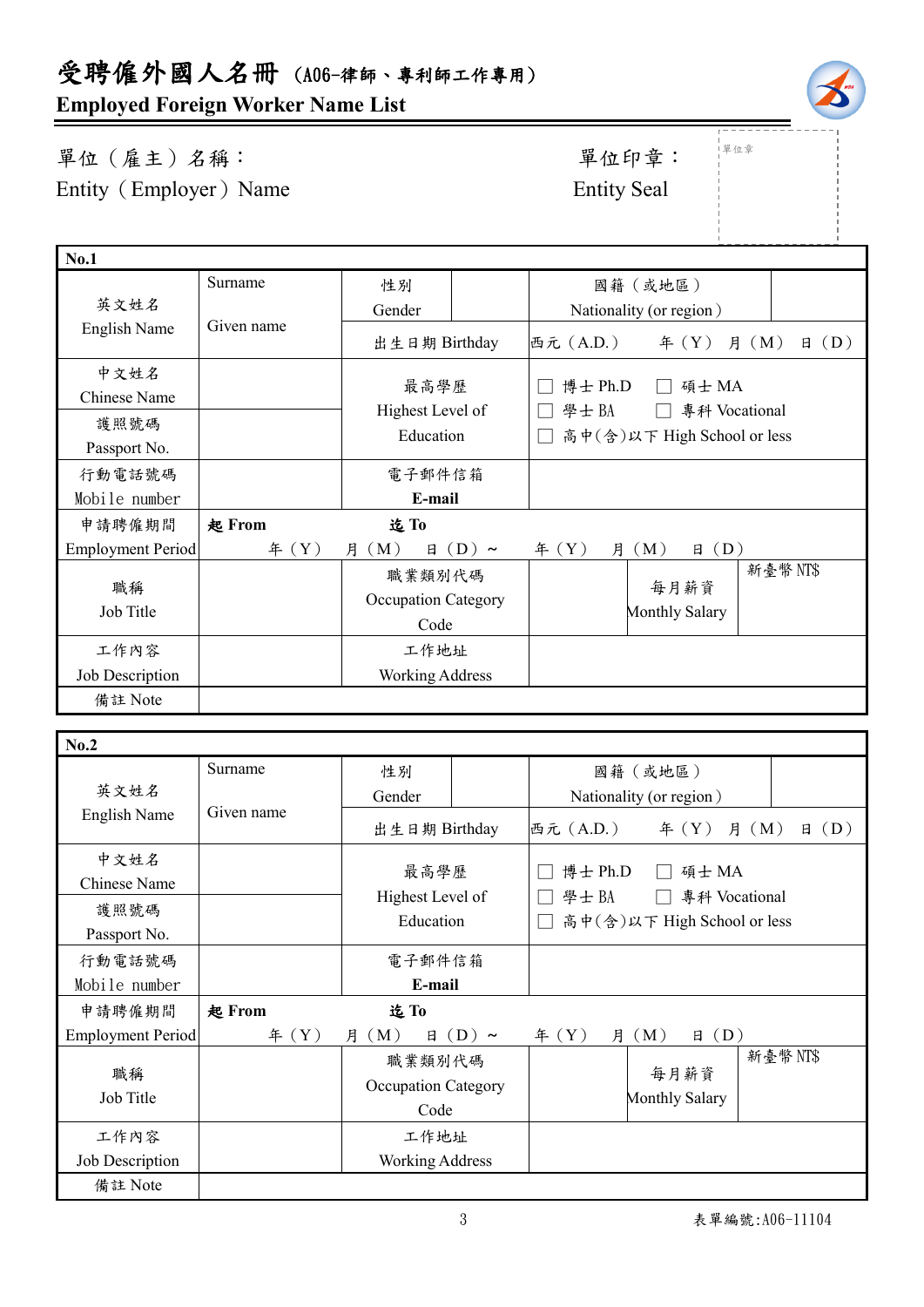## 填表及書面送件須知 (A06-律師、專利師工作專用)

## **Guidance Notes**



|                         | 申請書 Application Form                                                                                |  |  |  |
|-------------------------|-----------------------------------------------------------------------------------------------------|--|--|--|
| 欄位 Field                | 填寫方式及說明 Guidance                                                                                    |  |  |  |
|                         | 請填寫單位中文全名。若以律師資格提出申請,則請填寫○○○律師即可。                                                                   |  |  |  |
| 單位(雇主)名稱                | Please enter full entity name in Chinese. In the case where the employer is a lawyer, enter his/her |  |  |  |
| <b>Entity Name</b>      | full name with title as ○○○律師.                                                                      |  |  |  |
| 申請項目                    | 若係申請資料異動,請勾選「其他」,並填寫異動事由。                                                                           |  |  |  |
| <b>Application Type</b> | If you apply for changing information, please tick "other" and include the reason.                  |  |  |  |
|                         | 郵局收據編號 (8碼)<br>存款金額                                                                                 |  |  |  |
|                         | 104/06/11 12:01:22<br>0002660<br>Receipt No.(8 digits)                                              |  |  |  |
|                         | 003110<br>1A6 359779<br>他人不扣手續讀<br>繳費日期 Payment date                                                |  |  |  |
|                         | 郵局局號 Branch code<br>電腦記錄                                                                            |  |  |  |
| 繳費資訊                    |                                                                                                     |  |  |  |
| Application fee         | 郵局局號 Branch code<br>交易序號 transaction No.                                                            |  |  |  |
|                         | E-8103097<br>經辦局章戳                                                                                  |  |  |  |
|                         | 北門郵局(901支)<br>郵政劃撥儲金存款收據<br>$000100 - 6$<br>局號<br>繳費日期 Payment<br>收<br>19058848                     |  |  |  |
|                         | 帳號<br>款<br>104.07.01<br>勞動部勞動力發展署聘僱許可收費專戶                                                           |  |  |  |
|                         | 人<br>(請以雇主名義自行填寫)                                                                                   |  |  |  |
| 單位統一編號                  | 若以律師資格提出申請,請填寫建築師之國民身分證號或外僑居留證號。                                                                    |  |  |  |
| Entity Tax ID No.       | In the case where the employer is a lawyer, enter the ID no. or ARC no. of the lawyer.              |  |  |  |
| 負責人                     | 請填寫單位負責人(代表人)之姓名。                                                                                   |  |  |  |
| Owner                   | Please enter the name of the owner.                                                                 |  |  |  |
| 行業類別代碼                  | 請至「外國人在臺工作服務網」>「申請表件」>「行職業類別代碼」查詢。                                                                  |  |  |  |
| Industry                | Look it up at the website of EZ Work Taiwan > Application Forms > Code of Standard Industrial       |  |  |  |
| Category Code           | & Occupational Classification.                                                                      |  |  |  |
|                         | 受聘僱外國人名冊 Employed Foreign Worker Name List                                                          |  |  |  |
| 欄位 Field                | 填寫方式及說明 Guidance                                                                                    |  |  |  |
| 工作內容                    | 請具體描述外國人所擔任職務之工作內容。                                                                                 |  |  |  |
| Job Description         | Please describe specifically the tasks or duties of the position.                                   |  |  |  |
| 職業類別代碼                  | 請至「外國人在臺工作服務網」>「申請表件」>「行職業類別代碼」查詢。                                                                  |  |  |  |
| Occupation              | Look it up at the website of EZ Work Taiwan > Application Forms > Code of Standard                  |  |  |  |
| Category Code           | Industrial & Occupational Classification.                                                           |  |  |  |
|                         | 1. 應與聘僱契約書所載一致,並不得低於本部依「外國人從事就業服務法第四十六條第                                                            |  |  |  |
|                         | 一項第一款至第六款工作資格及審查標準   第8條規定公告之數額。                                                                    |  |  |  |
|                         | 2. 如係1個月以下之短期工作,請填寫本次聘期薪資給付總額。                                                                      |  |  |  |
| 每月薪資                    | 1. The payment amount should be consistent to the contract, which shall not be less than the        |  |  |  |
| <b>Monthly Salary</b>   | amount announced by the Ministry of Labor according to article 8 of Qualifications and              |  |  |  |
|                         | Criteria Standards for foreigners undertaking the jobs specified under Article 46.1.1 to 46.1.6     |  |  |  |
|                         | of the Employment Service Act.                                                                      |  |  |  |
|                         | 2. Employment less than one month, please enter the total payment amount.                           |  |  |  |
| 工作地址                    | 請填寫外國人在臺主要之工作地點。若工作地址與雇主單位設立地址不同,應檢附該地                                                              |  |  |  |
| <b>Working Address</b>  | 址係雇主合法使用之相關證明文件(例如辦公室租賃契約、工廠登記等)。                                                                   |  |  |  |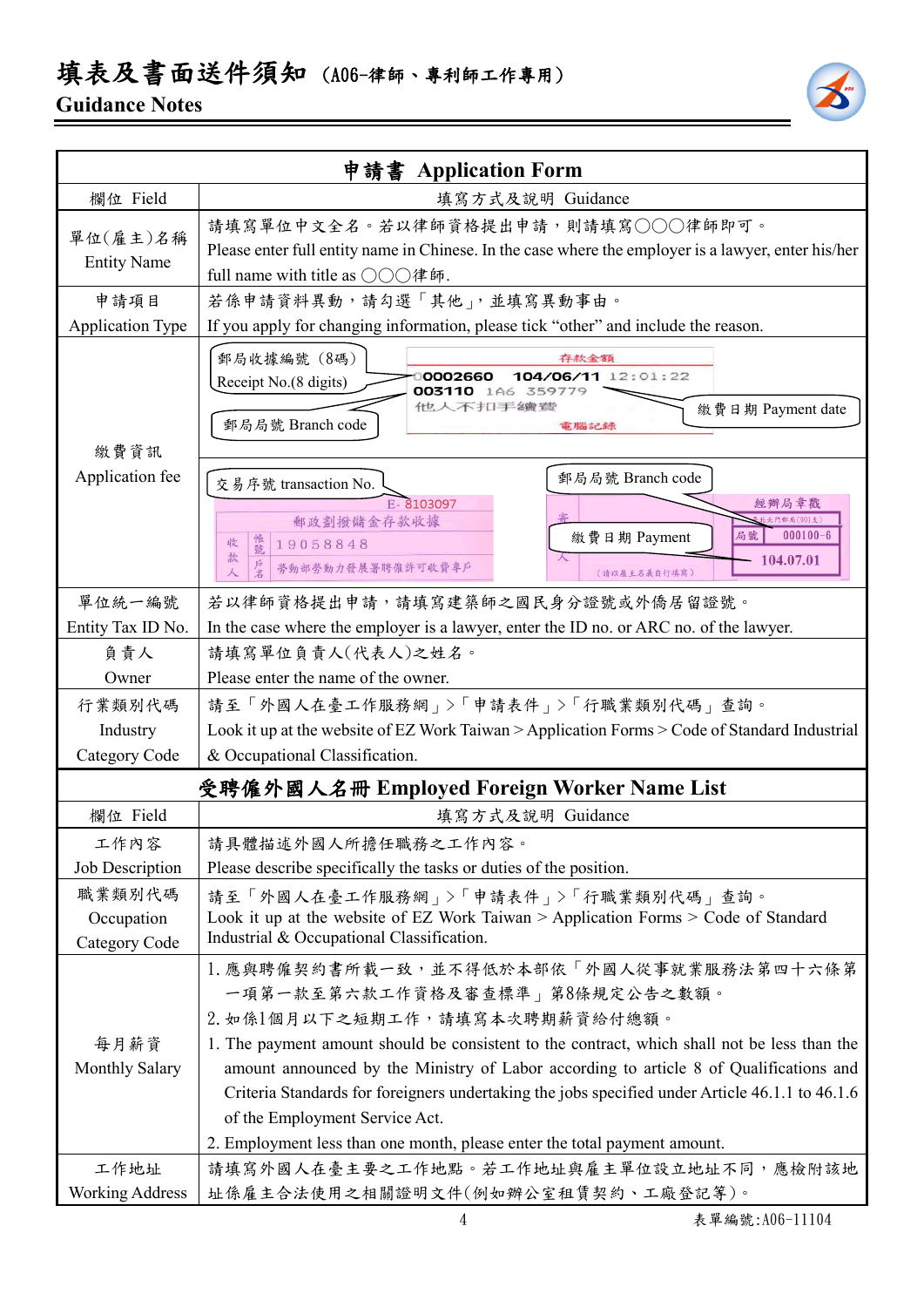|                                                            | Please enter the main working address in Taiwan. If the address is not the registered address of                                                                                                                                                                                                                                                                                                                                                                                                                                                                                                                                                                                                   |  |  |  |  |  |
|------------------------------------------------------------|----------------------------------------------------------------------------------------------------------------------------------------------------------------------------------------------------------------------------------------------------------------------------------------------------------------------------------------------------------------------------------------------------------------------------------------------------------------------------------------------------------------------------------------------------------------------------------------------------------------------------------------------------------------------------------------------------|--|--|--|--|--|
|                                                            | the entity (employer), supporting documents proving legitimate use are required (such as lease                                                                                                                                                                                                                                                                                                                                                                                                                                                                                                                                                                                                     |  |  |  |  |  |
|                                                            |                                                                                                                                                                                                                                                                                                                                                                                                                                                                                                                                                                                                                                                                                                    |  |  |  |  |  |
| contract of the office, factory registration certificate). |                                                                                                                                                                                                                                                                                                                                                                                                                                                                                                                                                                                                                                                                                                    |  |  |  |  |  |
|                                                            | 其他注意事項 Others                                                                                                                                                                                                                                                                                                                                                                                                                                                                                                                                                                                                                                                                                      |  |  |  |  |  |
| 申請方式<br>Methods of<br>application                          | 1. 網路傳輸方式申請:使用「外國專業人員工作許可申辦網」線上申辦方式辦理。<br>2. 書面送件方式申請:<br>(1)由專人送至機關收件櫃台辦理。<br>(2)利用掛號郵寄申請,郵寄地址:100臺北市中正區中華路一段39號10樓,收件人註<br>明:勞動力發展署(申請聘僱外國專業人員)收。<br>(3)相關申請書表可至「外國人在臺工作服務網」>「申請表件」下載,或至機關收件<br>櫃台索取。<br>3. 可親自辦理或委託私立就業服務機構辦理。<br>1. Application via internet: Please use the on-line application function in Work Permit<br>Application Webpage for Foreign Professional, the address: https://ezwp.wda.gov.tw/.<br>2. Application via written correspondences:<br>i. Personally delivered Application to Reception Counter No. 6 for processing.<br>ii Mail application via registered mail.<br>iii. Related application forms can be downloaded from EZ Work Taiwan $\geq$ Application Forms |  |  |  |  |  |
|                                                            | or obtained from the agency Reception Counter.                                                                                                                                                                                                                                                                                                                                                                                                                                                                                                                                                                                                                                                     |  |  |  |  |  |
|                                                            | 3. Application can be completed personally or entrusted to a private employment service agency.                                                                                                                                                                                                                                                                                                                                                                                                                                                                                                                                                                                                    |  |  |  |  |  |
| 申辦作業時間<br>Application<br>processing time                   | 1. 網路傳輸方式申請:若資料齊全, 且雇主及外國人均符合所訂定的資格及條件, 自本<br>部系統收件次日起7個工作日。<br>2. 書面送件方式申請:若資料齊全,且雇主及外國人均符合所訂定的資格及條件,自本<br>部收受案件次日起12個工作日。<br>1. Application submitted online<br>7 working days (counting from the next day when the application has been received),<br>given that all the documents are complete and both the employer and employee have<br>met the criteria.<br>2. Application submitted in person<br>12 working days (counting from the next day when the application has been received),<br>given that all the documents are complete and both the employer and employee have<br>met the criteria                                                                                             |  |  |  |  |  |
| 審查費繳交<br>Examination<br>fee payment                        | (新聘及展延每案新臺幣500元;補發每案新臺幣100元)<br>1. 利用郵政劃撥。劃撥戶名: 勞動部勞動力發展署聘僱許可收費專戶, 劃撥帳號:<br>19058848<br>2. 至機關收件櫃台現場繳交。<br>(New hire and Extension NT \$500 per case; Re-issue NT \$100 per case)<br>1. Via postal remittance, Account name: Work Permit Account of Workforce Development Agency, Account<br>No.: 19058848).<br>2. Payment to the Reception Counter.                                                                                                                                                                                                                                                                                                                                               |  |  |  |  |  |
| 應備文件<br>Documents<br>required                              | 1. 請至「外國人在臺工作服務網」>「一般外國專業人士在臺工作」查詢。<br>2. 書面送件所附相關資料係為影本者,應加註「與正本相符」之文字,並加蓋申請單位<br>及負責人印章。<br>1. Look it up at the website of EZ Work Taiwan > Foreign Professionals to Work in Taiwan.<br>2. If you apply for the use of written submittals, information and certification documents are<br>copies, they should be marked with the words: "same as originals" and stamped with the seal                                                                                                                                                                                                                                                                                                           |  |  |  |  |  |